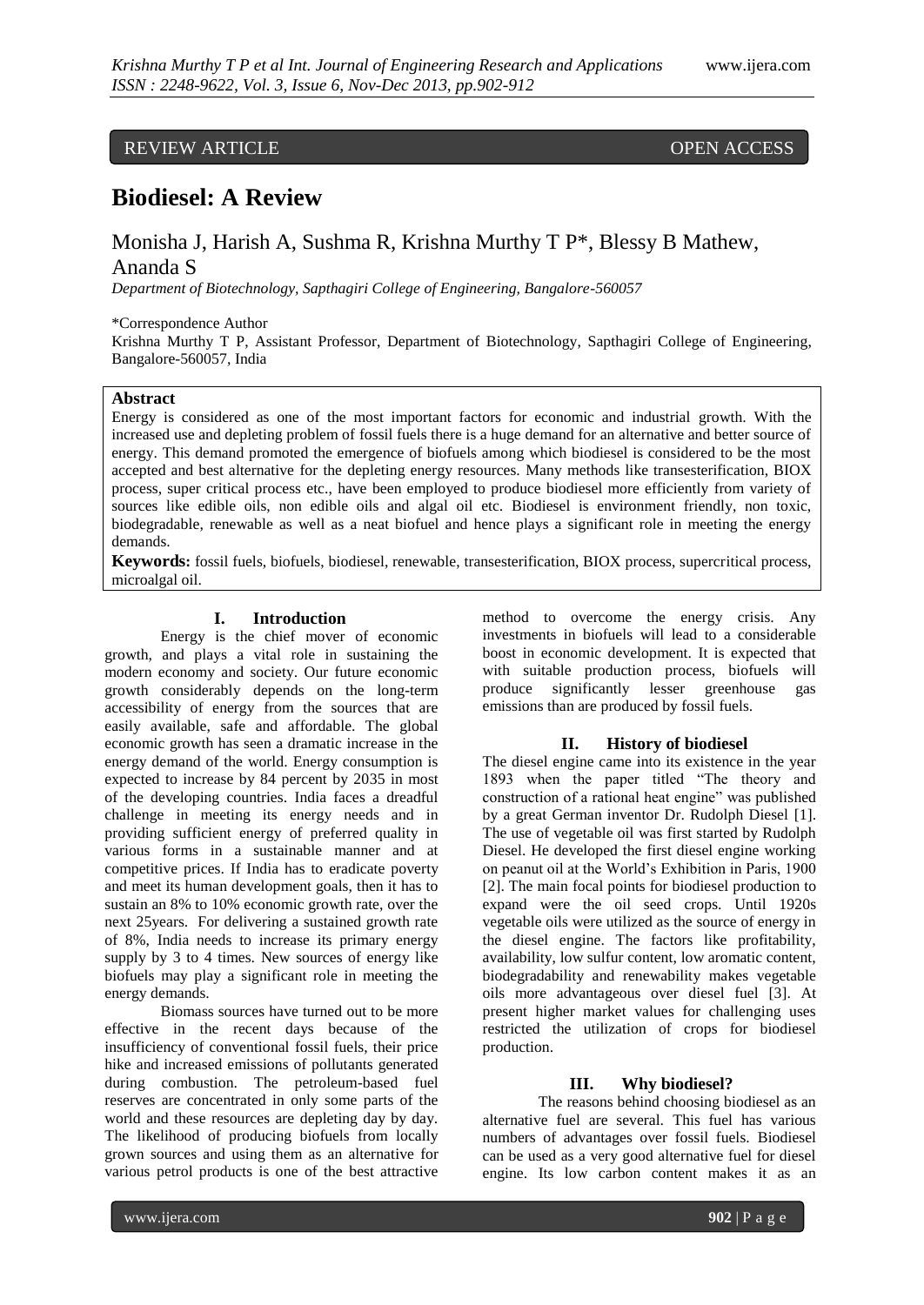alternative to heating oil. With the help of biodiesel we are cycling carbon instead of releasing stored carbon into the atmosphere. Sunlight and carbon dioxide are the two essential components necessary for the growth of a plant and the necessary carbon that is stored in the plant during its growth is same as that released during the combustion process. This results in a positive energy balance. Energy balance is defined as the ratio of comparison of energy stored in the fuel to the energy required to grow, process and distribute that fuel. The energy balance ratio of biodiesel is no less than 2.5 to 1. Bio diesel is an efficient carrier of solar energy and hence has a positive energy balance ratio. As well it degrades rapidly in the environment and is non-toxic [3]. The rate at which biodiesel degrades is same as that of sugar. Pure biodiesel degrades 85 to 88% in water within 28days. Its biodegradability can be further accelerated by blending it with diesel. Many companies have reported the use of biodiesel to breakdown and degrade oil spills. Storing biodiesel is also very safe. Virtually it has same storing and handling requirements as that of diesel storage except the use of copper, brass, lead, tin, and zinc storage containers. The well-organized storage of bio-diesel resources can provide energy security to our country [4]. Sufficient information is not available on the storage of bio diesel and its blend but based on experience it can be stored up to a maximum of 6 months. The best part of biodiesel is that it can be used in any ratio in any diesel engine with little or no necessary engine modification. Significantly, there is no change required for the existing internal combustion engine technology and infrastructure. Since billions of dollars of investment have been spent in the present engine technology, any change to that will not be acceptable and the use of bio diesel will allow the world with the continued use of the present infrastructure. The necessary infrastructure to distribute biodiesel is already in place and it basically uses the existing fossil fuel network.

#### **IV. Significance of biodiesel**

Biodiesel refers to a processed fuel resulting from the biological sources and it is equivalent to petro-diesel. Biodiesel acts as a safe alternative fuel for substituting traditional petroleum diesel. It is a clean burning fuel with high lubricity. Biodiesel produced from renewable sources acts like petroleum diesel but produces significantly less air pollution. It is bio-degradable and very safe for the environment. Biodiesel production can be achieved in different methods. Biodiesel is a mono alkyl ester of fatty acids produced from both edible and non edible vegetable oils or animal fat and various other bio fuels such as methanol, ethanol etc. [3,4].

| 4.1 Properties of biodiesel                                 |                  |  |
|-------------------------------------------------------------|------------------|--|
| <b>Properties</b>                                           | Values           |  |
| Specific gravity                                            | $0.87$ to $0.89$ |  |
| Kinematic viscosity $@$ 40 $°C$<br>$\text{(mm}^2\text{/s)}$ | 3.7 to 5.8       |  |
| Cetane number                                               | 46 to 70         |  |
| Higher heating value (Btu/lb)                               | 16,928<br>17,996 |  |
| Lower heating value (Btu/lb)                                | 15,700<br>16,735 |  |
| Sulphur wt %                                                | $0.00 - 0.0024$  |  |
| Cloud point $^{\circ}$ C                                    | -11 to 16        |  |
| Pour point $\mathrm{C}$                                     | -15 to 13        |  |
| Iodine number                                               | $60 - 135$       |  |
| Flash point $\mathrm{C}^{\circ}\mathrm{C}$                  | 120-130          |  |

Reference: [5, 6, 7]

#### **V. Sources for biodiesel production:**

In recent times biodiesel has been produced from sources like vegetable oils, animal fats, soap stock and also recycled frying oils. In order to know which vegetable oil is best suited for the production of biodiesel, certain factors like geography, climate, and economics must be considered. Vegetable oils are considered as the renewable forms of fuel and they are more attractive in environmental benefits as they are made from renewable resources. Vegetable oil potentially forms the unlimited source of energy; with an energy content equivalent to that of diesel fuel. Direct use of vegetable oil in diesel engines gives rise to many problems such as jamming and gumming of filters, lines and injectors; engine knocking; starting problem during cold weather; coking of injectors on piston and head of engine; extreme engine Wear; carbon deposition on piston and head of engine [8]. Vegetable oils are of high viscosity and in order to reduce their viscosity and to overcome their problems to enable their use in many diesel engines, a process called transesterification must be carried out. The product so formed after transesterification is called as biodiesel. Biodiesel has relatively higher heating values. Biodiesel is 100% pure and hence it is referred as "neat fuel" or "B100". The high heating values (HHV's) of biodiesel ranges from 39 to 41MJ/kg. Biodiesel can be utilized by blending with petrol diesel and those blends are referred as BXX where XX represents the amount of biodiesel in the blend. Pure biodiesel can be denoted as B100.

#### **5.1 Edible sources**

Biodiesel is produced from various biolipids which includes vegetable oil feedstock, waste vegetable oil, soybean oil and non-edible oils such as jatropha oil, neem oil, castor oil, etc. [9]. Algae are considered as a significant source for the production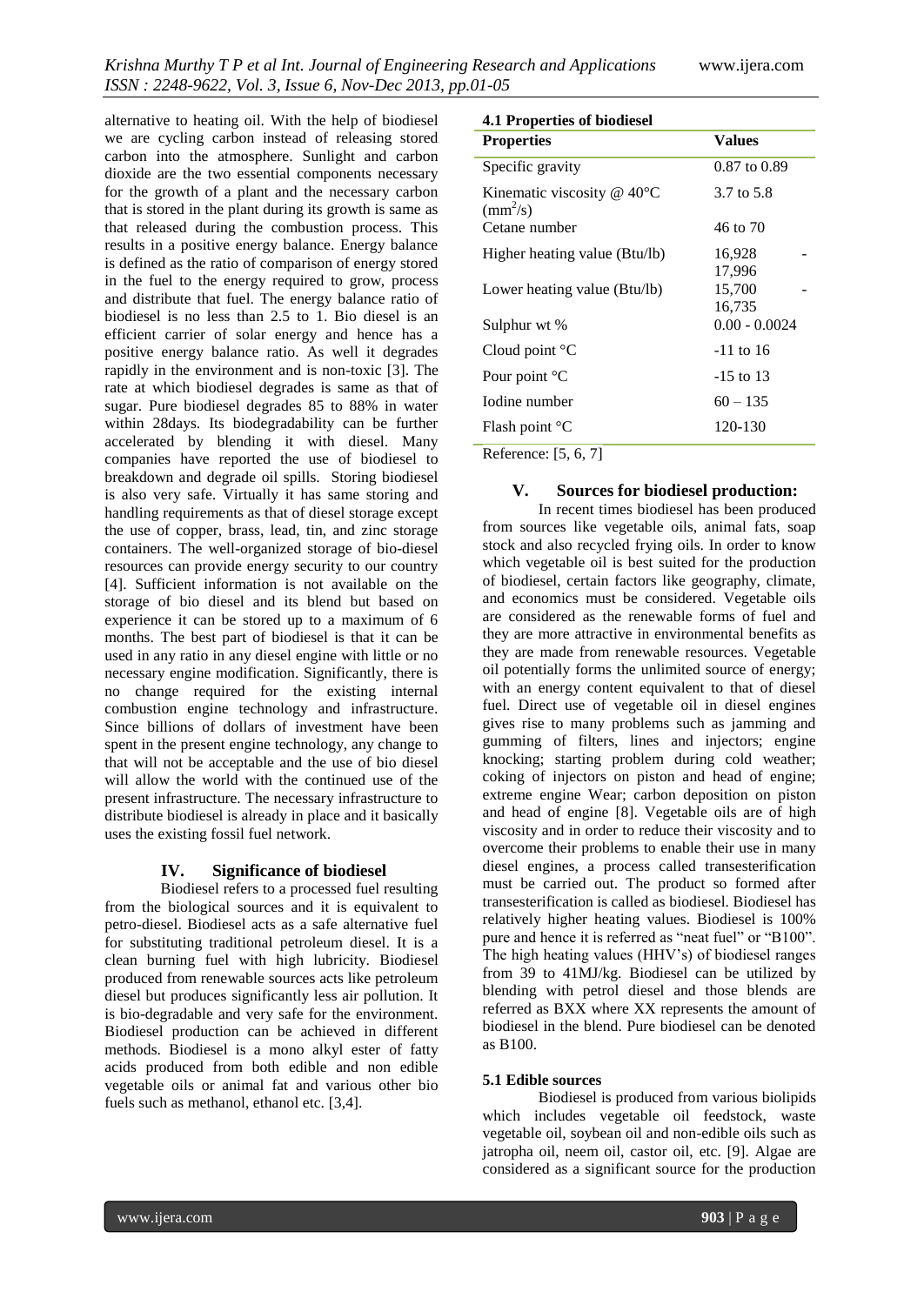of biodiesel. The yield of biodiesel from algal oil is over 200 times the yield from that of vegetable oils [10]. Rapeseed oil, canola oil and vegetables sources such as soybean oil, sunflower oil, palm oil and animal sources are also being used. Few other biodiesel sources are tobacco seed, sorghum, jatropha, pongamia, microalgae (Chlorella vulgaris), oat, piqui (Caryocar sp.), Cynara cardunculus, fish oil, groundnut almond, andiroba (Carapa guianensis), babassu (Orbignia sp.), barley, and wheat [11]. Raw materials generally accepted for biodiesel include the oils from Coconut (copra), corn (maize), cottonseed, canola (a variety of rapeseed), olive, peanut (groundnut), safflower, sesame, soybean, sunflower seed oils, nut oils, almond, cashew, hazelnut, macadamia, pecan, pistachio and walnut. Other edible oils can be obtained from amaranth, apricot, argan, artichoke, avocado, babassu, bay laurel, beech nut, ben, borneo tallow nut, carob pod (algaroba), cohune, coriander seed, false flax, grape seed, hemp, kapok seed, lallemantia, lemon seed, macauba fruit (Acrocomia sclerocarpa), meadowfoam seed, mustard, okra seed (hibiscus seed), perilla seed, pequi, (Caryocar brasiliensis seed), pine nut, poppy seed, prune kernel, quinoa, ramtil (Guizotia abyssinica seed or Niger pea), rice bran, tallow, tea (camellia), thistle (Silybum marianum seed), and wheat germ.

#### **5.1.1 Biodiesel Production from Waste Cooking Oil**

Biodiesel production can be achieved using waste vegetable oils due to their low cost. They are collected from large food processing units and service facilities. They include several chemical reactions such as hydrolysis, polymerization and oxidation during food frying process, which leads to increased efficiency of fatty acids [12].

#### **5.1.2 Biodiesel Production from Soapstock**

Soapstock is identified as the by-product of refined vegetable oils. It is an additional low value feedstock for biodiesel production which contains an extensive amount of water of about 44.2%. They are alkaline aqueous emulsion of lipids and hence they contained little free fatty acids. However they had fatty constituents such as soaps, mono, di, triglycerides and phosphatides which can be easily converted into fatty acid methyl esters [13].

#### **5.2 Non edible sources**

Edible vegetable oils and animal fats for biodiesel production have become more expensive as they compete with food materials. In recent years there is an increased demand for vegetable oils since they are edible and hence they are not preferred much for biodiesel production. Some of the sourses like Pongamia glabra, Lesquerella fendleri, Madhuca indica, Chlorella vulgaris, oat, rice, rubber seed, sesame, tobacco seed, Dipteryx odorata, Cynara cardunculus, fish oil, groundnut, wheat, almond, Carapa guianensis, barley, Camelina sativa, coconut, copra, jatropha, soapnut, algae, babassu tree, copaiba, honge, jatropha or ratanjyote, jojoba, karanja or honge, mahua, milk bush, nagchampa, neem, petroleum nut, rubber seed tree, silk cotton tree, and tallare are used as non-edible plant oil sources for biodiesel production [14, 15].

### **5.2.1 Biodiesel Production from Jatropha Oil**

There is growing interest for biodiesel production from oil sources, like Jatropha curcas L (JCL). It is a non edible oil-bearing plant, widely spread in the tropical regions of the world. Jcl is having equivalent properties to biodiesel production due to its calorific value and cetane number [16]. As a result JCL is having concern to produce biodiesel. A study made by Azam et al., says that palm oil biodiesel when blended with Jatropha biodiesel at about 20-40% will improve oxidation stability and low temperature property [17]. Hence Jatropha biodiesel has good low temperature property and palm biodiesel has good oxidative stability and also it was initiated that antioxidant dosage could be reduced by 80-90%. According to Sarin et al. jatropa seed is capable of producing a significant amount of oil for biodiesel production [18]. This is a non-edible oil-bearing plant widespread in arid, semi-arid and tropical regions of the world. Jatropha is a drought resistant perennial tree that grows in marginal lands and can live over 50 years [19].

#### **5.2.2 Biodiesel Production from Soap nut oil**

Soapnut plant grows well in deep loamy soils and leached soils, so nurturing of soapnut in such soil evades probable soil erosion. As well as it helps to produce more seeds and this acts as a feedstock for biodiesel production [20]. Soapnut is a fruit of the soapnut tree found in tropical and subtropical areas in various parts of the world. Soapnut oil has been considered as non edible oil to produce biodiesel [21]. Soapnut has copious purposes in the field of medicine.

#### **5.2.3 Microorganisms as a source for biodiesel production**

*Lipomyces starkeyi, Rhodotorula glutinis, Yarrowia Cryptococcus curvatus, Lipomyces lipofera, lipolytica, Rhodococcus, and Nocardia* are capable of producing intracellular triacylglycerides [22, 23, 24]. These microorganisms contain fats up to 80% of the cellular dry weight [25]. Microorganisms comprises of a broad string of substrates like carbon source, sugars, organic acids, alcohols, oils, and different waste products, such as whey and agroindustrial waste for triacylglyceride synthesis [26].

#### **5.2.4 Grease as a source for biodiesel production**

Greases are regarded as cheap feedstocks for biodiesel production. They include triglycerides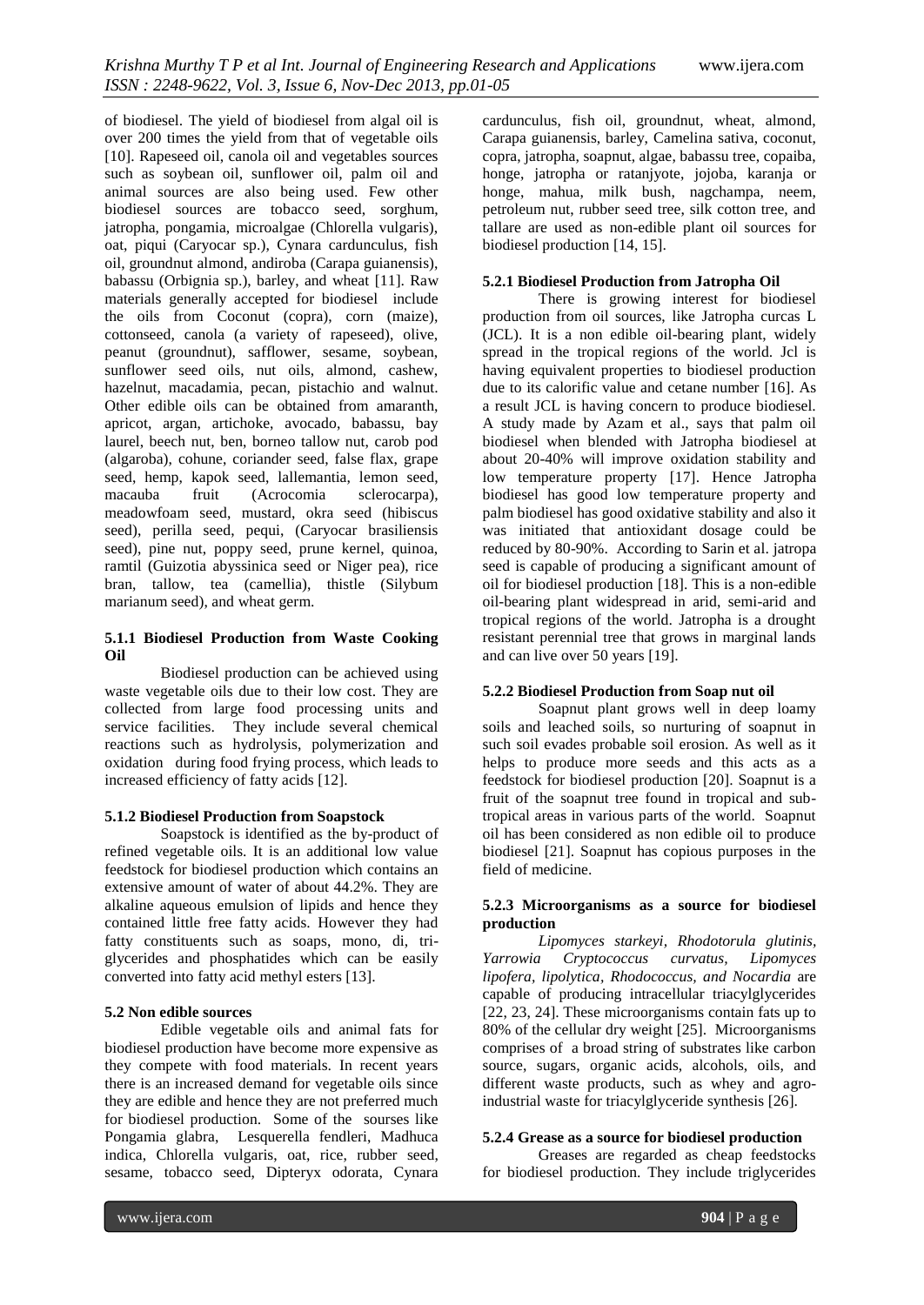(TG), diglycerides (DG), monoglycerides (MG), and free fatty acids (FFA) of about 8 to 40%. A grease with 8-12 wt% FFA is sorted as yellow grease, and a grease containing >35 wt% FFA is sorted as a brown grease [27, 28, 29].

### **5.2.5 Microalgae as a source for biodiesel production**

Use of microalgae for biodiesel production has numerous advantages in contrast with other accessible feedstocks [30 31]. Microalgae also offer feedstock for quite a few types of renewable fuels

such as biodiesel, methane, hydrogen, ethanol etc. Microalgae biodiesel acts well as petroleum diesel, at the same time it decreases the productions of particulate matter such as CO, hydrocarbons, and SOx [32]. Microalgae can be grown dynamically everywhere and throughout the year, certain species of it can be reaped daily, the presence of polyunsaturates makes it suitable for cold environment and hence it is preferred more as the best source of biodiesel production [33, 34].

| Table 1: Biodiesel production methods applicable for different sources |  |  |
|------------------------------------------------------------------------|--|--|
|                                                                        |  |  |

| <b>Sources</b>                | <b>Best applicable methods</b>       |
|-------------------------------|--------------------------------------|
| Soybeans (Glycine max)        | Pyrolysis, transesterification       |
| Rapeseed (Brassica napus L.)  | Enzymatic transesterification        |
| Coconut                       | transesterification                  |
| Rice bran oil (Oryza sativum) | Lipase-Catalyzed Interesterification |
| <b>Barley</b>                 | Lipase-Catalyzed Interesterification |
| <b>Wheat Abutilon</b>         | Lipase-Catalyzed Interesterification |
| Peanut                        | transesterification                  |
| Corn                          | Saponification and Hydrolysis        |
| Olive oil                     | transesterification                  |
| Pea nut oil                   | Saponification and Hydrolysis        |
| Sunflower                     | Catalytic Pyrolysis                  |
| Palm oil                      | catalytic cracking                   |
| Jatropha                      | transesterification                  |

Reference: [35, 36, 37, 38, 39, 40, 41]

# **Table 2: Estimated oil content and yields of different biodiesel feedstocks**

| Feedstocks                 | Oil content $(\% )$ |
|----------------------------|---------------------|
| Jatropha seed              | $35-40$             |
| Kernel                     | 50-60               |
| Linseed                    | $40 - 44$           |
| Neem                       | 20-30               |
| Pongamia pinnata (karanja) | 27-39               |
| Soybean                    | $15-20$             |
| Calophyllum inophyllum L   | 65                  |
| 35 Moringa oleifera        | 40                  |
| uphorbia lathyris L.       | 12-29               |
| Sapium sebiferum L.        | 12-29               |
| Sapium sebiferum L.        | 38-46               |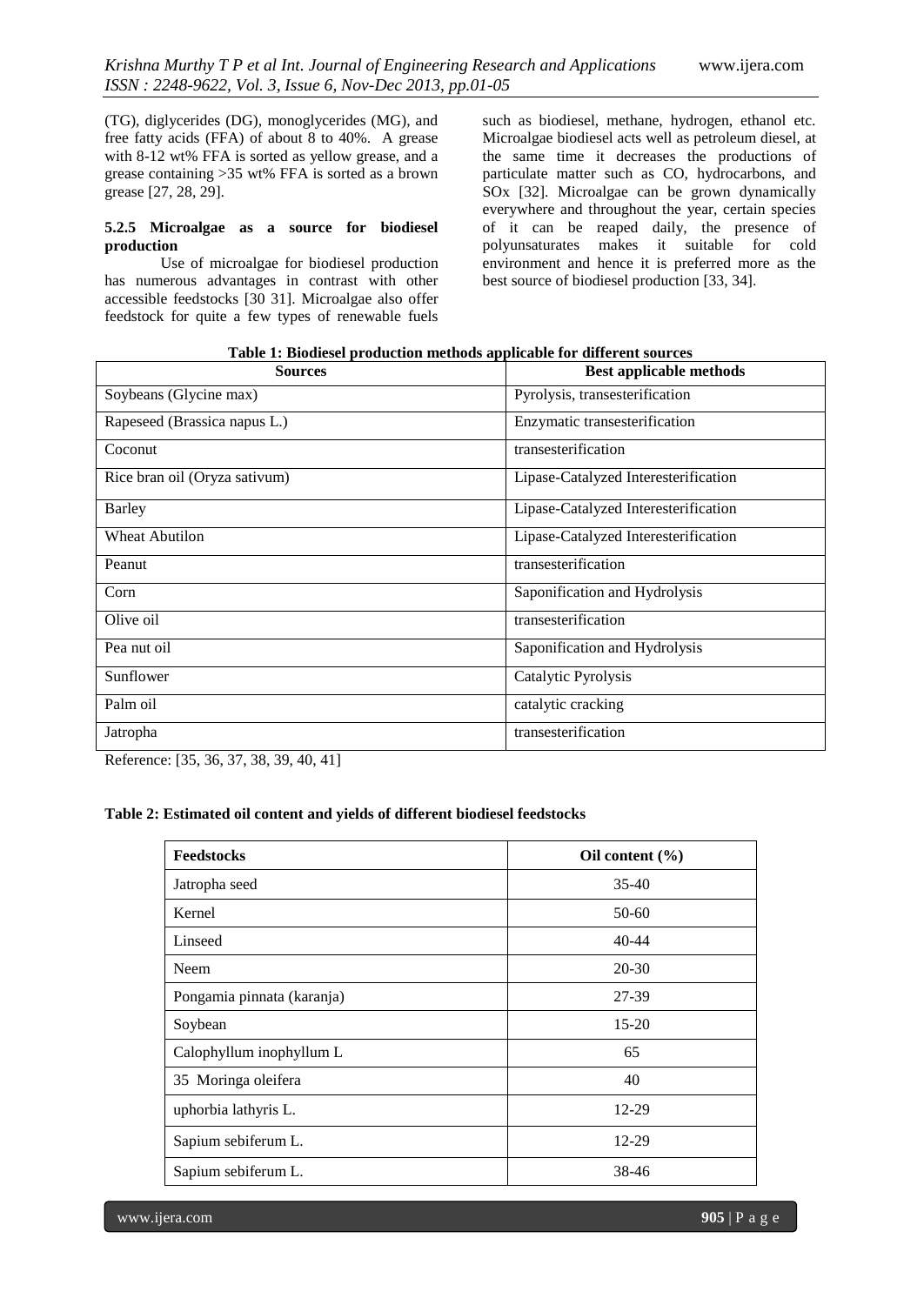| Rapeseed                        | $16-18$   |
|---------------------------------|-----------|
| Tung                            | $40 - 50$ |
| Pachira glabra                  | $30 - 60$ |
| Peanut oil                      | $45 - 55$ |
| Olive oil                       | $45 - 70$ |
| Corn                            | 48        |
| Coconut                         | $63 - 65$ |
| Cotton seed                     | 18-25     |
| Rice bran                       | $15 - 23$ |
| Microalgae (low oil content)    | 30        |
| Microalgae (medium oil content) | 50        |
| Microalgae (high oil content)   | 70        |

Reference: [42, 43, 44-55]

#### **VI. Methods of biodiesel production**

Biodiesel feedstocks require some conversions to meet their regulatory standards. Primarily used technologies for the conversion of vegetable oil, microalgal oils and other crops are Using the oil directly, Blending or mixing with petro-diesel, Formation of Micro-emulsion by utilizing alcohol or any solvent, Pyrolysis, Transesterification etc. Among these the most widely used process is transesterification.

#### **6.1 Transesterification: catalytic process**

The process of transesterification emerged when Rochieder illustrated glycerol preparation through ethanolysis of castor oil in the early 1846 period. Ever since that time many parts of the world started studying ethanolysis [56]. Vegetable oils have high viscosity and in order to enable their use in the diesel engines their viscosity has to be reduced. This can be done using many processes such as transesterification, pyrolysis, micro emulsification, or by blending with petrol diesel [57, 58]. Transesterification is the widely used process. The oil extracted along with any suitable alcohol from the seeds in presence of a catalyst is subjected to this reaction. The products formed will be alkyl esters and glycerol. The alkyl esters so formed is referred to as biodiesel.

Triglycerides +  $ROH \xrightarrow{catalyst}$  Diglycerides +  $R'COOR$ 

 $Digit{1}$   $\rightarrow$  ROH  $\rightarrow$   $\rightarrow$  Monoglycerides + R''COOR

Monoglycerides +  $ROH \xrightarrow{catalyst}$  Diglycerides +  $R'''$ COOR

In general, the catalysts used for transesterification process can be bases, acids or immobilized enzymes [59, 60]. For the Transesterification to give a high yield, the alcohol should be free of moisture and the free fatty acid content must be  $\langle 0.5\% \rangle$ . Transesterification is a reversible reaction but in the production of biodiesel, the backward reaction doesn't take place or is negligible because the glycerol formed is immiscible with the product leading to a two phase system [61, 62]. Glycerol is removed from alkyl esters after the reaction has been carried out. The low solubility of glycerol in the esters makes its separation occur quickly and can be accomplished by settling or centrifugation processes [63]. To enhance the separation of glycerol, water is added to the reaction mixture after the transesterification process is complete. Once glycerol has been separated, the alkyl esters will enter a neutralization step and then excess alcohols will be removed and then water washing is done. Acids will be added to the biodiesel product for neutralizing the residual catalyst and to split out any soap that would have been formed during the reaction process. The soaps formed will react with acids and form water soluble salts and free fatty acids. Water washing process will remove the soluble salts and the free fatty acids will stay in the biodiesel. Neutralization step prior to washing decreases the amount of water needed and reduces the potential for emulsions to form when the wash water is added to the biodiesel [64]. Transesterification process depends on water content of fats or oils, temperature of the reaction, catalyst, reaction time as well as on the fatty acid content [65].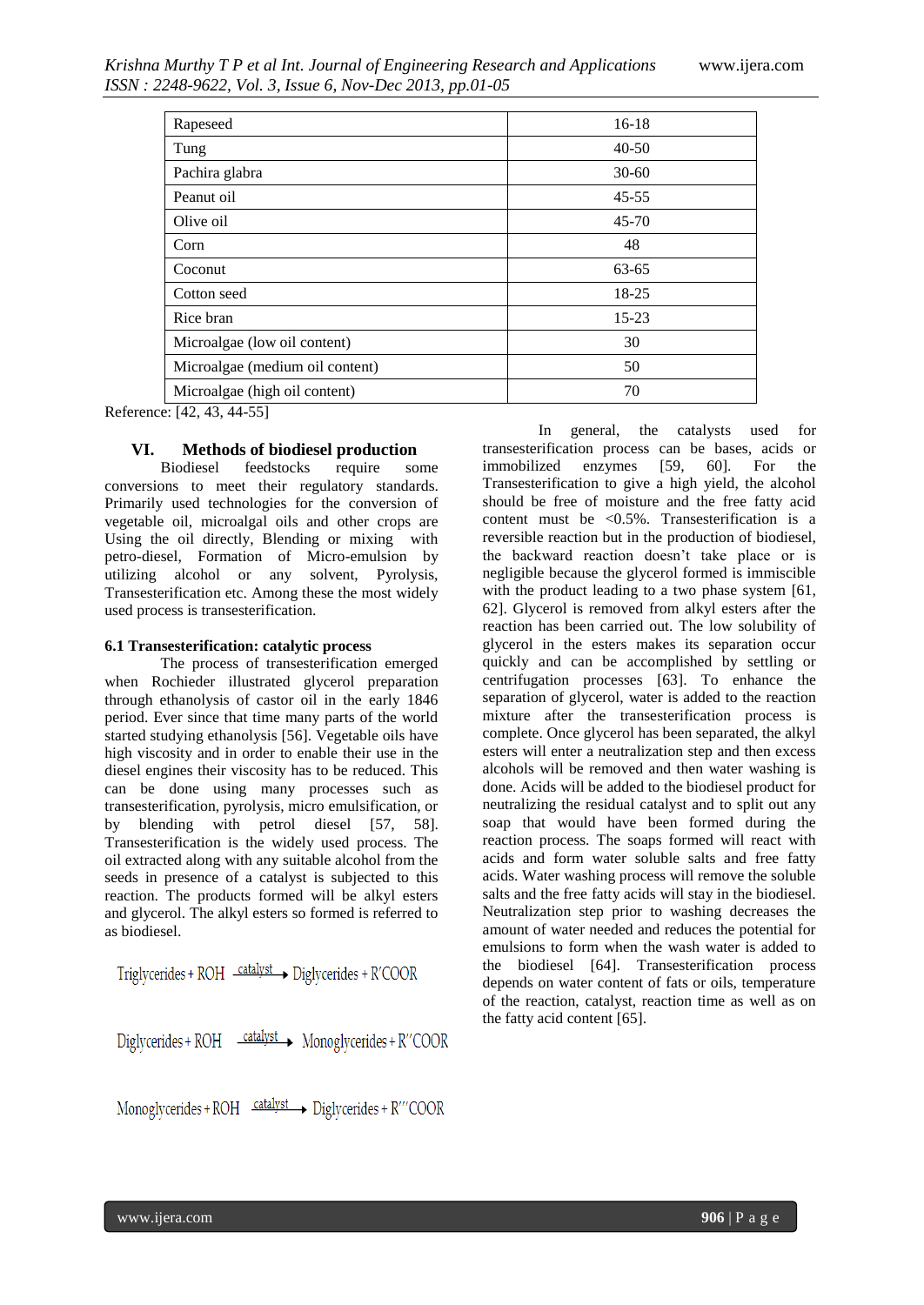

Fig 1. Production of biodiesel

| <b>Catalyst type</b>                  | <b>Examples</b>                                                                                                               | <b>Problems</b>                                                                                                                                                                                                                                                |
|---------------------------------------|-------------------------------------------------------------------------------------------------------------------------------|----------------------------------------------------------------------------------------------------------------------------------------------------------------------------------------------------------------------------------------------------------------|
| Acid catalyzed<br>transesterification | Methanolic sulfuric acid,<br>ferric sulfate, sulfonic acid,<br>methanolic hydrogen chloride,<br>methanolic boron trifluoride. | High alcohol content favors the formation of<br>alkyl esters but the reaction is very slow and<br>glycerol recovery becomes difficult if<br>alcohol content is more.                                                                                           |
| Base catalyzed<br>transesterification | KOH and NaOH                                                                                                                  | Potassium methoxide causes complete<br>esterification compared to sodium methoxide<br>but because potassium has high heat of<br>reaction with methanol, sodium methoxide is<br>preferred. The reaction proceeds slowly with<br>high molecular weight alcohols. |

Ref [66, 34, 61, 64]

## **6.12 Enzymatic Transesterification**

Even though biodiesel have been effectively produced by chemical method, there are certain problems associated with it such as glycerol recovery and the necessity to use refined oils and fats as primary feed stocks [67]. To overcome all this, an enzyme called lipases has been used as a catalyst for the production of esters [68]. Unfortunately, the transformation of waste oils into biodiesel is highly complicated and cost effective with chemical catalysts so lipases were preferred [65, 67]. Favorable factors for the use of a specific enzyme are selected based on the origin and formulation of lipases [69]. In the synthesis of alkyl esters, lipase

catalysis has many advantages over chemical methods. Some of them are the capability to esterify both glycerol and free fatty acids in a single step; reusing ability of the catalyst and production of glycerol side stream with minimum or no inorganic material and with very low water content. Lipases from fungi and bacteria are frequently used for transesterification process. Initially sunflower oil was used as a feed stock for biodiesel production using enzymatic methods. Among the lipases used the immobilized lipases obtained from *Pseudomonas* species gave better results. Almost 99% conversion was obtained when ethanol was used. Studies shows that when the reaction was carried out repeatedly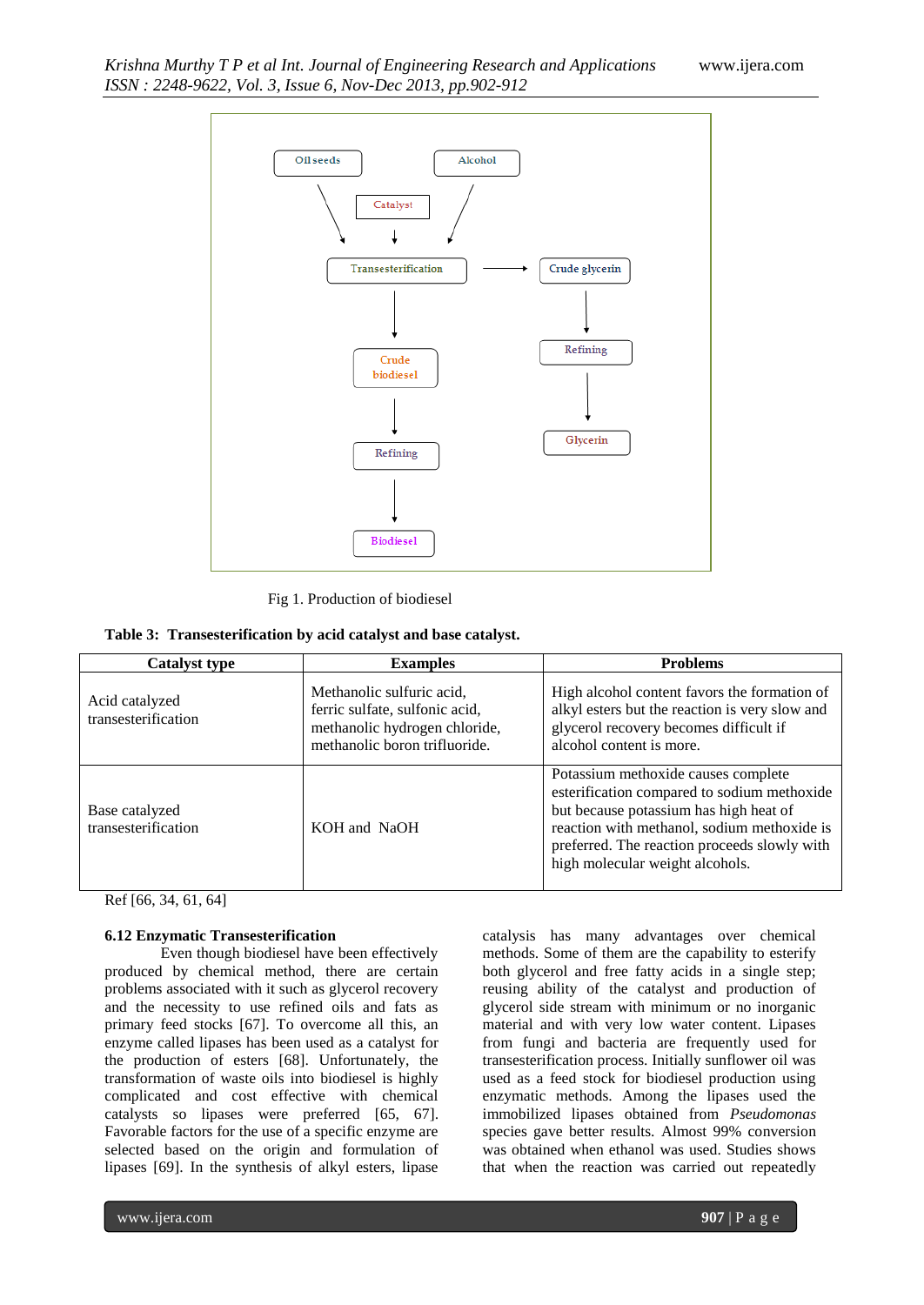only 3% product was obtained with methanol, 96% with absolute ethanol and 70-82% with 1-butanol. The rate of reaction also depends upon the amount of water added. To obtain maximum conversion with methanol, water should not be added but for other solvents addition of water is necessary as it increases the rate of reaction by 2-5 times [70]. Many lipases were studied for their capability to transesterify tallow with alcohols and according to that study an immobilized lipase obtained from *R.miehei* showed maximum ability to convert tallow to its subsequent methyl ester [71]. Nowadays because of the high cost of lipases the enzymatic method is not preferred much and other problems associated with it are the inactivation of lipases by the feed stock contaminants and by polar short chain alcohols [66].

#### **6.2 Non-catalytic Transesterification**

Non catalytic Transesterification doesn't require an additional purification process as it doesn't include any catalyst. Not only triglycerides but also free fatty acid can be converted into fatty acid methyl ester by this process. There are two types of non catalytic transesterification process. One is BIOX process and the other is supercritical process.

#### **6.2.1 Biox Process**

This process was developed by Professor David Boocock from the University of Torronto. BIOX process makes use of a co-solvent which helps to overcome the slow reaction time [68]. Tetrahydrofuran is used as the co solvent in this biox process which solubilizes methanol and brings about a very fast reaction. Catalyst residues are not found in the glycerol as well as in the ester phase. The reason to choose tetrahydrofuran as a co solvent is that it has a boiling point close to methanol. It is easy to remove excess methanol as well as tetrahydrofuran in a single step once the reaction is complete. This process needs an operating temperature of about 30°c. Nowadays many co-solvents like Methyl tertbutyl ether (MTBE) have been studied to carry out this process. There is a clean separation of glycerol and the ester. The products obtained finally are water and catalyst free. It is also very easy to recover and recycle the co-solvent [68].

## **6.2.2 Supercritical Process**

Conventional transesterification process makes use of either acid catalyst or base catalyst but it consumes a lot of time and separation of catalyst and product becomes very difficult. Kusdiana, Saka and Demirbas have given a solution to overcome these problems. They told that biodiesel can be produced by a non catalytic, supercritical process using supercritical methanol [71]. The problems because of the two phase nature of oil mixtures/methanol can also be overcome by supercritical transesterification process. Since supercritical methanol has very low dielectric

constant, there is formation of a single phase than the formation of two phase, methanol and oil mixture. Purification of the products is also easy with this method and the reaction time is less. Supercritical transesterification process is eco-friendly and consumes very less energy [72]. A fluid or a gas exhibits strange properties whenever they are subjected to temperature and pressure above critical points. At that point only fluid phase exists. According to this method the alcohol to oil ratio must be high. Studies reveal that when oil reacts with excess methanol at high temperatures and pressures, it gives alkyl esters at a very short period of time. This may occur within 3 to 5min and in order to avoid the products from decomposing the reaction must be quenched very quickly [73].

# **VII. Current status of biodiesel**

The current research is on finding more appropriate crop sources and to enhance the oil yield for biodiesel production. With respect to the present yield, large amount of fresh water and land is necessary to produce sufficient oil in order to completely replace the use of fossil fuels. Almost 0.53billion m3 of biodiesel is necessary in order to replace all the transport fuel in US as per the present rate of consumption but sources like oil crops, waste cooking oil, soap stock, jatropha oil cannot meet this demand. Therefore by using microalgae this situation can be overcome. Microalgae grow well in the aquatic environment as it provides necessary water,  $CO<sub>2</sub>$  and nutrients. When comparing with land crops, Microalgae have simple structures and can be grown very abundantly throughout the year. They have high photosynthetic efficiency with a growth doubling time less than 24hrs. Valuable products such as animal feeds, proteins, pigments, polysaccharides, fertilizers etc can be produced by microalgae. The contribution of microalgae biodiesel to emit Carbondi-oxide and sulphur into the atmosphere is nearly zero. This is the only microorganism that can completely replace the usage of fossil fuels [74]. They are not specific to climatic conditions or environmental conditions hence can be grown in all conditions. Microalgae have rich oil content about 20% to 50% than others. Dry biomass weight of some microalgae may exceed 80%. Open ponds, raceway pond and tubular photo bioreactors are some of the sensible methods used for the large scale production of microalgae [75, 76, 78]. When coming to the source as microorganisms, microalgae is preferred as the best source in production of biodiesel as it can easily synthesize lipids that can convert into biodiesel. Microalgae also removes nitrogen, carbondi-oxide in air, phosphorous content in waste water and the concern about global warming makes the micro algal biodiesel more attractive. As there is techno-economic constraints microalgae-based biodiesel is not realized commercially particularly in areas of mass cultivation and downstream processing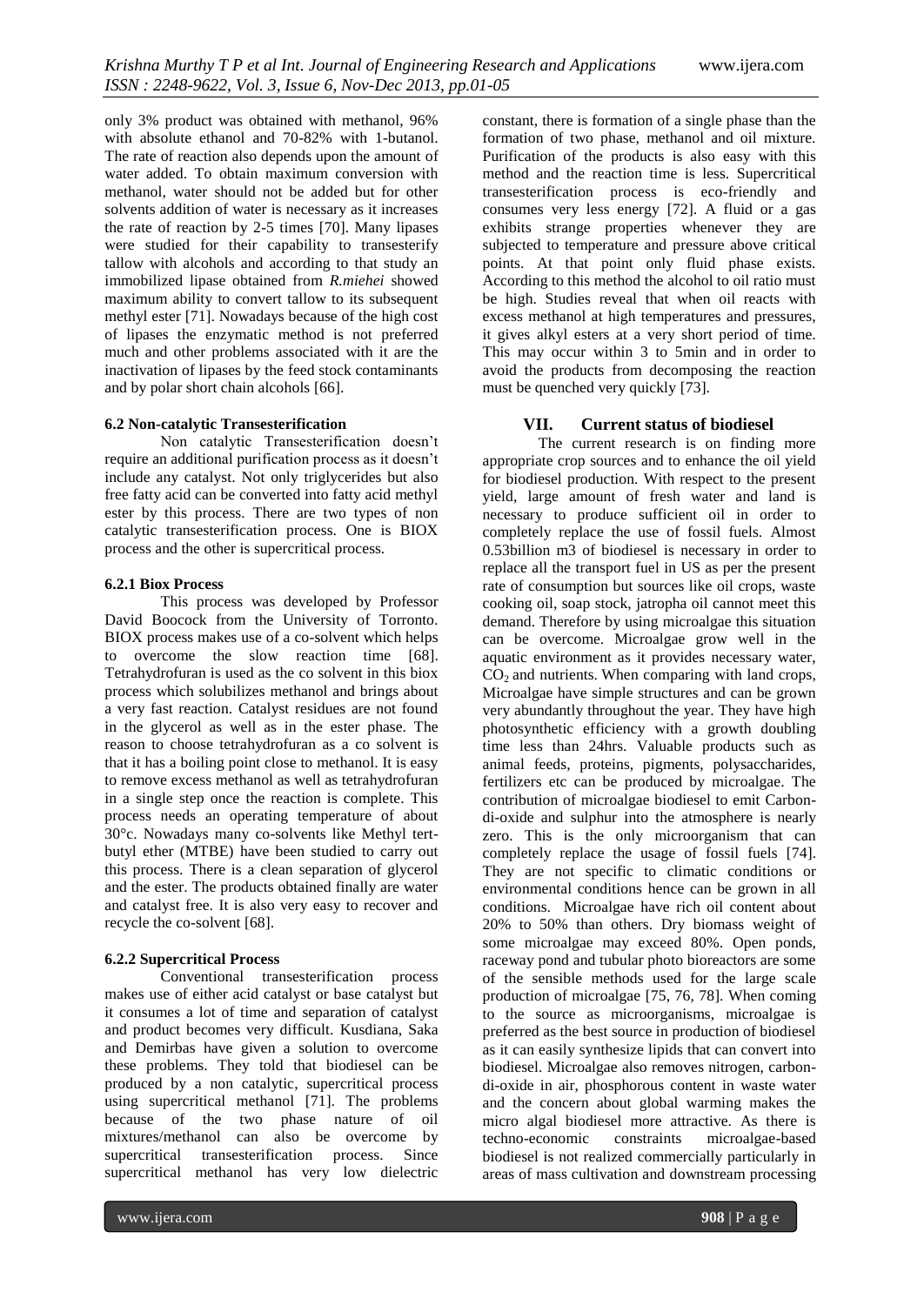[79, 80]. The biodiesel obtained from micro algae has many advantages. It's non-toxic, bio-degradable and doesn't contain any sulfur. Certain species can be cultivated daily. The oil extracts of algae can be processed into ethanol and can be used as live stock feed. The carbon emissions can also be reduced depending on where it's grown [77].

# **VIII. Development of microalgae biodiesel in India**

Expertise from the field of biotechnology, chemical engineering and chemistry are very much required to develop the algal technology. In India, the department of biotechnology (DBT) has initiated many algal networks. Numerous projects on various aspects of algal technology were funded in Universities and R&D institutes. DBT has sponsored bio-energy centres like DBT- ICGEB centre, DBT-ICT Centre for Energy Biosciences; DBT-IOC Centre of Advanced Bio Energy Research has also been made a part of the algal network [81].

# **IX. Conclusion**

Fossils fuels are non renewable forms of energy resources and they are depleting day by day so the production of biofuels such as biodiesel is increasing rapidly. Biofuels like biodiesel are renewable, eco-friendly and non-toxic energy resources. Biodiesel is similar to petroleum diesel in its properties but biodiesel emits very less amount of  $CO<sub>2</sub>$ , sulfur and particulates compared to petroleum diesel. It can be produced by a simple transesterification process using acid or base catalyst or enzymes as catalyst. Enzymatic transesterification process using lipases gave high yield of biodiesel but because of the high cost of lipases, enzymatic transesterification is not much followed. But catalytic transesterification has several problems like removal of catalyst and product purification etc., so non catalytic transesterification such as BIOX process, supercritical process have become the most preferable method for biodiesel production. Recent studies show that microalgae are the best and an ever green source for biodiesel production as microalgae has many advantages over other conventional sources.

# **References**

- [1]. Demirbas, A., "Global biofuel strategies", Energy Edu Sci Technol, vol.17, 2006, pp.32−63.
- [2]. Nitschke, W.R., Wilson, C.M., "Rudolph Diesel, Pioneer of the Age of Power", University of Oklahoma Press, Norman, OK, 1965.
- [3]. Marek, Adamczak1, Uwe T., Bornscheuer2 and Włodzimierz Bednarski1, "The application of biotechnological methods for the synthesis of biodiesel", Eur. J. Lipid Sci. Technol. vol. 111, 2009, pp.808–813.
- [4]. [86] Sharma, Y.C., Singh, B.,Upadhyay, S.N., "Advancements in development and characterization of biodiesel: A review", J. fuel, 2008, pp.1-1
- [5]. Balat, M., "Current alternative engine fuels", Energy Sources, vol.27, 2005, pp.569–77.
- [6]. Demirbas, A., "Current advances in alternative motor fuels", Energy Explor Exploit, vol.21, 2003, pp.475–87.
- [7]. Nezahat, boz., miray, kara., oylum, sunal., ertan, alptekin., nebahat, degirmenbasi., "Investigation of the fuel properties of biodiesel produced over an alumina-based solid catalyst", Turk J Chem, vol.33, 2009, pp.433 – 442.
- [8]. Suppes, G.J., Bockwinkel, K., Lucas, S., Botts, J.B., Mason, M.H., Heppert, J.A., "Calcium carbonate catalyzed alcoholysis of fats and oils", J Am Oil Chem Soc, vol.78(2), 2001, pp.139–145.
- [9]. Meng, X., Yang, J., Xu, X. L., Zhang., Nie, Q., Xian, M., "Biodiesel production from oleaginous microorganisms", Renew Energy, vol.34, 2009, pp. 1–5.
- [10]. Sheehan, J., Dunahay, T., Benemann, J., Roessler, P., "Energy's Aquatic Species Program—Biodiesel from Algae", National Renewable Energy Laboratory (NREL). Golden, CO, 1998.
- [11]. Leman, J., "Oleaginous microorganisms: An assessment of the potential", Adv Appl Microbiology, vol. 43, 1997, pp. 195–243.
- [12]. Canakci, M., Gerpen, J.V., "Biodiesel production from oils and fats with high free fatty acids", Transact. ASAE, vol.44(6), 2001, pp. 1429-1436.
- [13]. [Ji-Yeon Park.](http://link.springer.com/search?facet-author=%22Ji-Yeon+Park%22), [Deog-Keun Kim.,](http://link.springer.com/search?facet-author=%22Deog-Keun+Kim%22) [Zhong-](http://link.springer.com/search?facet-author=%22Zhong-Ming+Wang%22)[Ming Wang.,](http://link.springer.com/search?facet-author=%22Zhong-Ming+Wang%22) [Joon-Pyo Lee.](http://link.springer.com/search?facet-author=%22Joon-Pyo+Lee%22), [Soon-Chul](http://link.springer.com/search?facet-author=%22Soon-Chul+Park%22)  [Park.](http://link.springer.com/search?facet-author=%22Soon-Chul+Park%22), [Jin-Suk Lee.](http://link.springer.com/search?facet-author=%22Jin-Suk+Lee%22), "Production of biodiesel from soapstock using an ionexchange resin catalyst", [Korean Journal](http://link.springer.com/journal/11814)  [of Chemical Engineering,](http://link.springer.com/journal/11814) vol. 25, 2008, pp.1350-1354.
- [14]. Pinto, A.C., Guarieiro, L.L.N., Rezende, M.J.C., Ribeiro, N.M., Torres, E.A., Lopes, W.A., Pereira, P. A.P., Andrade, J.B., "Biodiesel: an overview", J Brazil Chem Soc, Vol. 16, 2005, pp. 1313−1330.
- [15]. Pant, K.S., Kumar, D., Gairola, S., "Seed oil content variation in jatropha curcas L. in different altitudinal ranges and site conditions in H.P India", Lyonia,vol11, 2006, pp. 31-34.
- [16]. Azam, M.M., Waris, A., Nahar, N.M., "Prospects and potential of fatty acid methyl esters of some non-traditional seed oils for use as biodiesel in India", Biomass Bioenergy, vol. 29, 2005, pp. 293-302.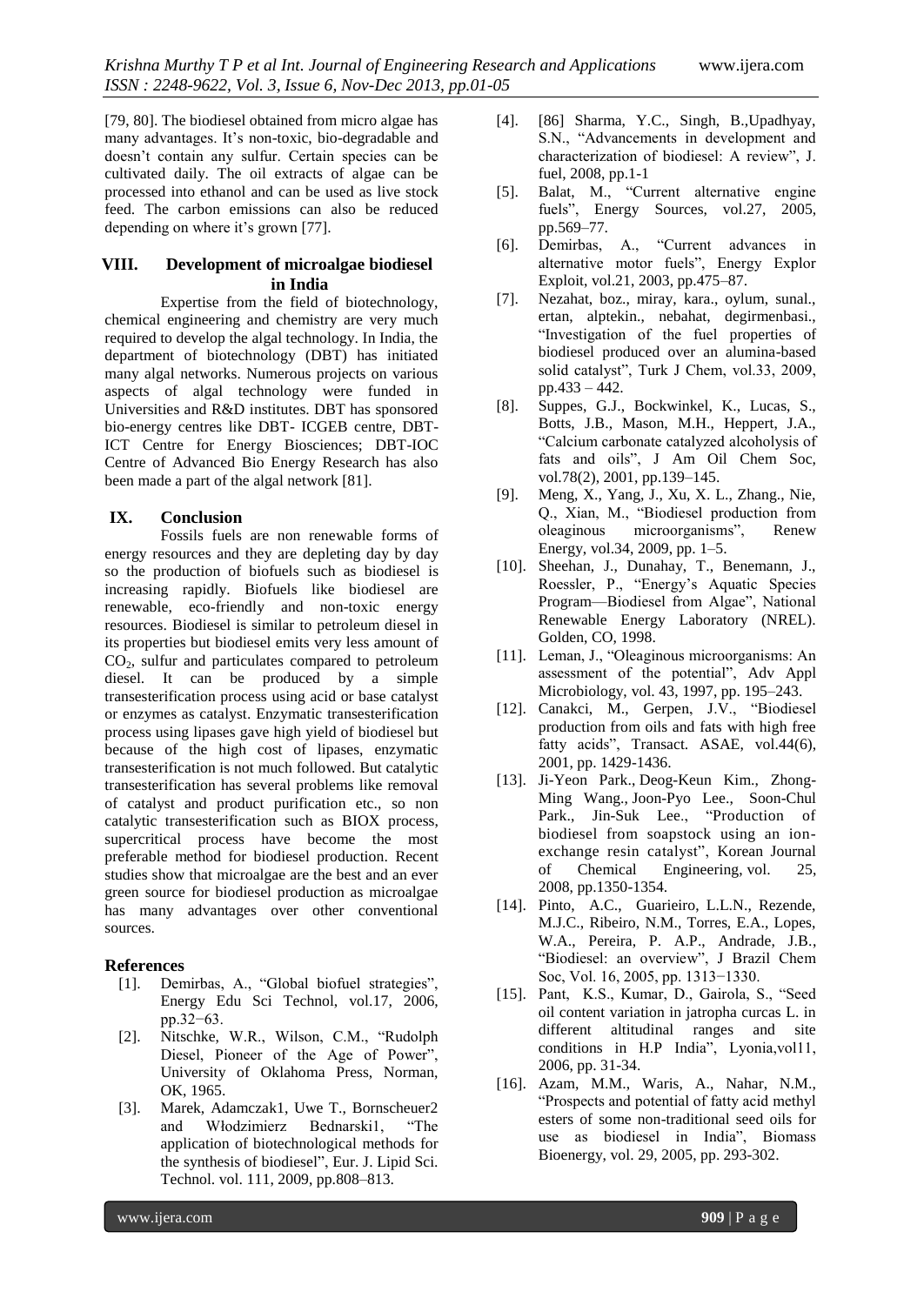- [17]. Sirisomboon, P., Kitchaiya, P., Pholpho, T., Mahuttanyavanitch, W., "Physical and mechanical properties of Jatropha curcas L. fruits, nuts and kernels", Biosyst, Eng, vol.97, 2007, pp. 201-207.
- [18]. Sarin, R., Sharma, M., Sinharay, S., Malhotra, R.K., "Jatropha-palm biodiesel blends: An optimum mix for Asia", Fuel, vol.86,2007, pp. 1365- 1371.
- [19]. Ucciani, E., Mallet, J.F., Zahra, J.P., "Cyanolipids and fatty acids of Sapindus trifoliatus L. (Sapindaceae) Seed Oil". Fat Science Technology, vol.96, 1994, pp.  $69 -$ 71.
- [20]. Chhetri, A.B., Pokharel, Y.R., Mann, H and Islam, M.R., "Characterization of soapnut and its use as natural additives. Int", Journal of Material and Products Technology, 2007a, July.
- [21]. Mandava, S.S., "Application of a natural surfactant from sapindus emerginatus to insitu flushing of soils contaminated with hydrophobic organic compounds", M.S. Thesis in Civil and Environmental Engineering, Faculty of Louisiana State University and Agricultural and Mechanical College, 1994.
- [22]. Li, Q., Du, W., Liu, D., "Perspectives of microbial oils for biodiesel production", Appl Microbiol Biotechnol. vol.80, 2008, pp. 749–756.
- [23]. Alvarez, H.M., Steinbüchel, A., "Triacylglycerols in prokaryotic microorganisms", Appl Microbiol Biotechnol. vol.60, 2002, pp. 367–376.
- [24]. Gouda, M., Omar, S., Aouad, L., "Single cell oil production by Gordonia sp. DG using agro-industrial wastes", World J Microb Biotechnol. vol.24, 2008, pp.1703– 1711.
- [25]. Demirbas, A., "New liquid biofuels from vegetable oils via catalytic pyrolysis", Energy Educ Sci Technol. vol.21, 2008, pp. 1–59.
- [26]. Pinto, A.C., Guarieiro, L.L.N., Rezende, M.J.C., Ribeiro, N.M., Torres, E.A., Lopes, W.A., et al. "Biodiesel: an overview", J Brazil Chem Soc. vol.16, 2005, pp.1313–30.
- [27]. Canakci, M., Gerpen, J.V., "A pilot plant to produce biodiesel from high free fatty acid feedstocks", Trans. ASAE, vol.46(4), 2003, pp. 945-954.
- [28]. Canakci, M., Gerpen, J.V., "Biodiesel production from oils and fats with high free fatty acids", Transact. ASAE, vol.44(6), 2001, pp. 1429-1436.
- [29]. Zheng, S., Kates, M., Dubé, M.A., McLean, D.D., "Acid-catalyzed production of biodiesel from waste frying oil", Biomass Bioenergy, vol.30, 2006, pp. 267-272.
- [30]. Li ,Y., Wang, B., Wu, N., Lan, C.Q., "Effects of nitrogen sources on cell growth and lipid production of Neochloris oleoabundans", Applied Microbiology and Biotechnology, vol.81(4), 2008, pp. 629–36.
- [31]. Li, Y., Horsman, M., Wu, N., Lan, C.Q., Dubois-Calero, N., "Biofuels from microalgae",Biotechnology Progress, vol.24(4), 2008, pp. 815–20.
- [32]. Hossain, A.B.M.S., Salleh, A., Boyce, A.N., Chowdhury, P., Naqiuddin, M., "Biodiesel fuel production from algae as renewable energy", American Journal of Biochemistry and Biotechnology, vol.4(3), 2008, pp. 250– 4.
- [33]. Hu, Q., Sommerfeld, M., Jarvis, E., Ghirardi, M., Posewitz, M., Seibert, M., et al."Microalgal triacylglycerols as feedstocks for biofuels production", The Plant Journal, vol.54, 2008, pp. 621–39.
- [34]. Emad A. Shalaby., "Algal Biomass and Biodiesel Production", intech journal, pp.112-132.
- [35]. Shahid, E.M., Jamal, J., "Production of biodiesel: a technical review", Renew Sustain Energy Rev, vol.15(9), 2011, pp. 4732–45.
- [36]. Kafuku, G., Mbarawa, M., "Biodiesel production from Croton megalocarpus oil and its process optimization", Fuel, vol.89, 2011, pp. 2556–60.
- [37]. Singh, S.P., Singh, D., "Biodiesel production through the use of different sources and characterization of oils and their esters as the substitute of diesel: a review", Renew Sustain Energy Rev, vol.14(1), 2010, pp. 200–16.
- [38]. Karmakar, A., Karmakar, S., Mukherjee, S., "Properties of various plants and animals feedstocks for biodiesel production", Bioresour Technol, vol.101(19), 2010, pp. 7201–10.
- [39]. Lin, L., Cunshan, Z., Vittayapadung, S., Xiangqian, S., Mingdong, D., "Opportunities and challenges for biodiesel fuel", Appl Energy, vol.88(4), 2011, pp. 1020–31.
- [40]. Kibazohi, O., Sangwan, R.S., "Vegetable oil production potential from Jatropha curcas, Croton megalocarpus, Aleurites moluccana, Moringa oleifera and Pachira glabra: assessment of renewable energy resources for bio-energy production in Africa", Biomass Bioenergy, vol.35(3), 2011, pp. 1352–6.
- [41]. Ahmad, A.L., Mat Yasin, N.H., Derek, C.J.C., Lim, J.K., " Microalgae as a sustainable energy source for biodiesel production: a review", Renew Sustain Energy Rev, vol. 15(1), 2011, pp. 584–93.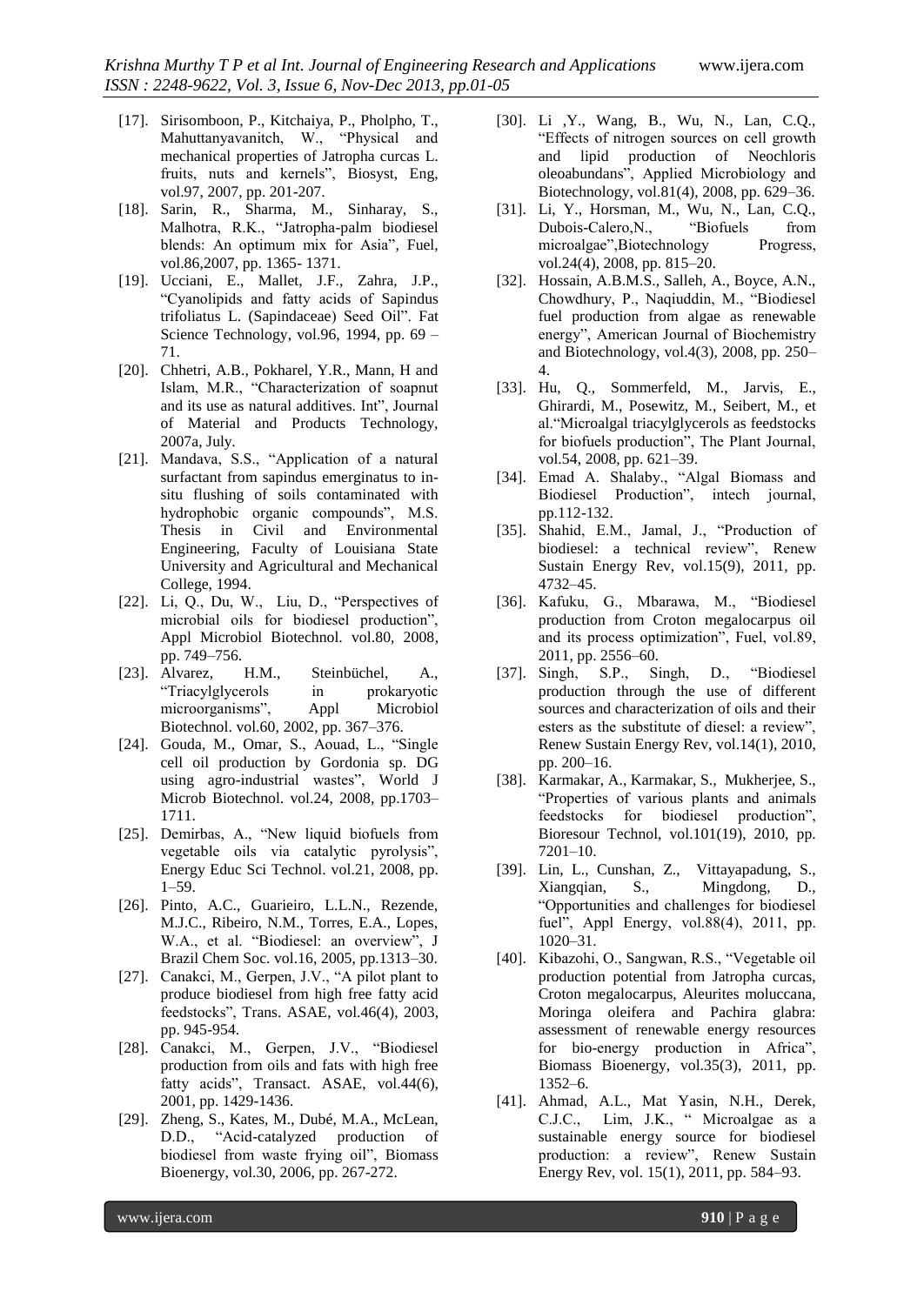- [42]. Janaun, J., Ellis, N., "Perspectives on biodiesel as a sustainable fuel", Renew Sustain Energy Rev, vol.14(4), 2010, pp. 1312–20.
- [43]. Balat, M., Balat, H., "Progress in biodiesel processing", Appl Energy, vol.87(6), 2010, pp. 1815–35.
- [44]. Karmakar, A., Karmakar, S., Mukherjee, S., "Properties of various plants and animals feedstocks for biodiesel production", Bioresour Technol, vol.101(19), 2010, pp. 7201–10.
- [45]. Kibazohi, O., Sangwan, R.S., "Vegetable oil production potential from Jatropha curcas, Croton megalocarpus, Aleurites moluccana, Moringa oleifera and Pachira glabra: assessment of renewable energy resources for bio-energy production in Africa", Biomass Bioenergy, vol. 35, 2011, pp.1352– 6.
- [46]. Kumar, A., Sharma, S., "Potential nonedible oil resources as biodiesel feed-stock: an Indian perspective", Renew Sustain Energy Rev, vol. 15, 2011, pp.1791–800.
- [47]. Kumar, B. P., Pohit, S., Kumar, R., "Biodiesel from jatropha: Can India meet the 20% blending target?", Energy Policy, vol.38(3), 2010, pp.1477–84.
- [48]. Balat, M., "Potential alternatives to edible oils for biodiesel production – a review of current work", Energy Convers Manage, vol. 52(2), 2011, pp.1479–92.
- [49]. Chisti, Y., "Biodiesel from microalgae", Biotechnol Adv, vol.25(3), 2007, pp.294– 306.
- [50]. Demirbas, A., "Biodiesel from oilgae, biofixation of carbon dioxide by microalgae: a solution to pollution problems", Appl Energy, vol.88(10), 2011, pp.3541–7.
- [51]. Gui, M. M., Lee, K. T., Bhatia, S., "Feasibility of edible oil vs. non-edible oil vs. waste edible oil as biodiesel feedstock", Energy, vol.33(11), 2008, pp.1646–53.
- [52]. Mata, T. M., Martins, A. A., Caetano, N. S., "Microalgae for biodiesel production and other applications: a review", Renew Sustain Energy Rev, vol.14(1), 2010, pp.217–32.
- [53]. Yusuf, NNAN., Kamarudin, S. K., Yaakub, Z., "Overview on the current trends in biodiesel production", Energy Convers Manage, vol. 52(7), 2011, pp.2741–51.
- [54]. Wang, R., Hanna, M. A., Zhou, W. W., Bhadury, P. S., Chen, Q., Song, B. A., Yang, S., "Production and selected fuel properties of biodiesel from promising nonedible oils: Euphorbia lathyris L.: Sapium sebiferum L. and Jatropha curcas L", Bioresour Technol, vol. 102(2), 2011, pp.1194–9.
- [55]. Hathurusingha, S., Ashwath, N., Midmore, D., "Provenance variations in seed-related characters and oil content of Calophyllum inophyllum L. in northern Australia and Sri Lanka", New Forests, vol.41(1), 2011, pp.89–94
- [56]. Ayhan Demirbas, "Progress and recent trends in biodiesel fuels", Energy Conversion and Management, vol.50, 2009, pp.14–34.
- [57]. Komers, K., Stloukal, R., Machek, J., Skopal, F., "Biodiesel from rapeseed oil, methanol and KOH 3: Analysis of composition of actual reaction mixture", Eur J Lipid Sci Technol vol.103(6), 2001, pp.363–371
- [58]. Ma, F., Hanna, M.A., "Biodiesel production: A review", Bioresour Technol, vol.70(1), 1999, pp. 1–15.
- [59]. Michael J. Haas., Andrew J. McAloon., Winnie C. Yee., Thomas A. Foglia., "A process model to estimate biodiesel production costs", Bioresource Technology, vol.97, 2006, pp.671–678.
- [60]. Kaieda M., Samukawa T., Kondo A., Fukuda H., "Effect of methanol and water contents on production of biodiesel fuel from plant oil catalyzed by various lipases in a solvent-free system", J Biosci Bioeng, vol.91(1), 2001, pp.12–15
- [61]. Ma, F., Hanna, M. A., "Biodiesel production: a review", Bioresour Technol, vol.70, 1999, pp.1–15.
- [62]. Formo, M., "Physical properties of fats and fatty acids. Bailey's industrial oil and fat products", New York: Wiley, vol.1, 1979.
- [63]. Ramadhas, A.S., Jayarajm S., Muraleedharan, C., "Use of vegetable oils as I.C. engine fuels—a review", Renew Energy, vol. 29, 2004, pp.727–42.
- [64]. Veljkovic, V.B., Lakicevic, S.H., Stamenkovic, O.S., Todorovic, Z.B., Lazic, M.L., "Biodiesel production from tobacco (Nicotiana tabacum L.) seed oil with a high content of free fatty acids" Fuel, vol.85, 2006, pp.2671–5.
- [65]. Guerreiro, L., Castanheiro, J.E., Fonseca, I.M., Martin-Aranda, R.M., Ramos, A.M., Vital, J., "Transesterification of soybean oil over sulfonic acid functionalized polymeric membranes", Catal Today, vol.118, 2006, pp.166–71.
- [66]. Ghaly, A.E., Dave, D., Brooks, M.S., and Budge S. "Production of Biodiesel by Enzymatic Transesterification: Review", American Journal of Biochemistry and Biotechnology, vol.6(2), 2010, pp. 54-76.
- [67]. Haas, M.J., G.J. Piazza, and Foglia, T.A., "Enzymatic Approaches to the Production of Biodiesel Fuels, in Lipid Biotechnology",